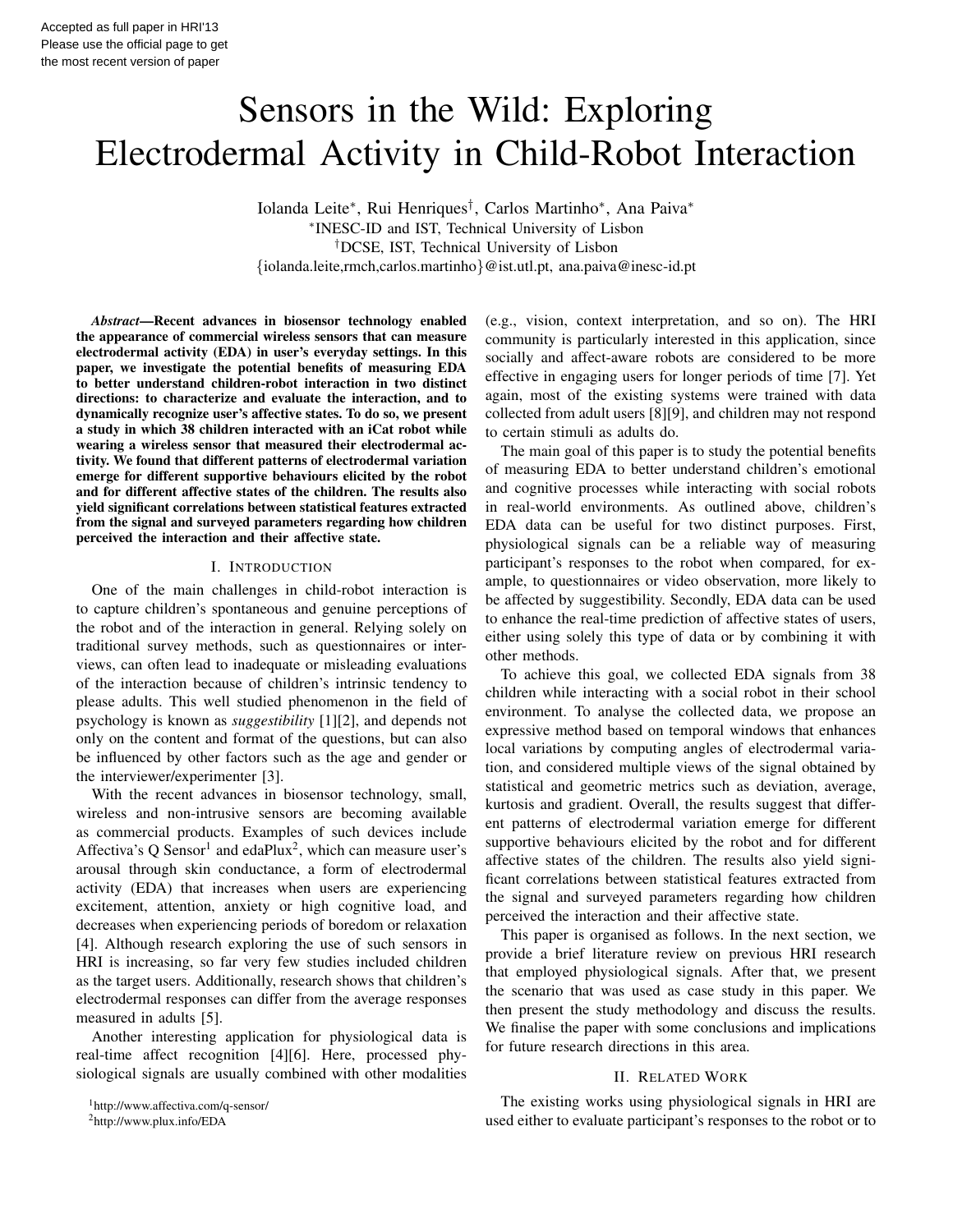recognise the user's affective state. However, the contributions are still not many, especially if considering children as the target users. In fact, to our knowledge, only one work collected children's physiological information to evaluate the interaction with a social robot [10]. In this work, EDA data was collected from 6 children interacting with an ASIMO robot. Each child had to explain facts about animals to ASIMO, and the robot varied the type of attentive behaviours displayed towards the child depending on the study condition. The results of this study suggest that EDA data can be used to discriminate different types of arousal in children during the interaction.

Most of the previous research on physiological signals in HRI has the main goal of recognising possible affective states of users, since there is strong evidence in the literature that physiological signals can disclose relevant information about the user's affective states [4][6]. One of such examples is the work of Itoh and colleagues [11], that uses physiological signals to induce stress levels by measuring user's respiration, heart rate, perspiration, pulse wave and motion. When the robot detects high levels of stress in the user, it generates a different motion in the attempt to reverse this state. In a user study, they verified that the robot's different motion reduced participants' stress levels. Similar results were obtained earlier by Rani et al. [8] for the automatic recognition of anxiety, using EDA signals among other physiological signals. By detecting users' anxiety level, the authors show in another paper that the robot's responses after recognising user frustration impacted positively the interaction [12]. More recently, Kulić and colleagues [9] used Hidden Markov models to estimate user's valence and arousal based on heart rate, perspiration and facial muscle contraction signals. The model was trained with data collected during an interaction between 36 participants and a robotic arm.

The use of physiological signals, particularly electrodermal activity, is not only being employed in HRI. It is also becoming increasingly popular in other Human-Computer Interaction fields, such as children's interaction with virtual agents. For example, Mower et al. [13] reported a study in which they collected autistic children's EDA signals while interacting with an embodied conversational agent. In the same line of research, Reis and Correia [14] developed The Imaginary Friend, an embodied virtual agent that "walks along" with the user while collecting user's affective states in a virtual jar. The collected affective states are a combination of electrodermal activity and user's self-reports in a mobile device.

Despite the growing body of research, there are still many open questions and challenges to address regarding the use of physiological signals in HRI. One of the limitations in the presented studies is that most of them were collected in laboratory environments. In this work, we aim to take the state-of-the-art a step further by presenting the first HRI study collecting children's EDA signals in a real-world environment.



Fig. 1: Child playing with the iCat wearing the Q Sensor.

#### III. CASE STUDY

The case study scenario selected to investigate the potential of electrodermal activity in child-robot interaction consists of an iCat robot that acts as an empathic game companion for children (see Fig. 1). The robot is able to play chess with a child using an electronic chessboard<sup>3</sup>, while employing several supportive behaviours based on the child's affective state. After every move played by the child, the iCat infers his/her affective state and displays an empathic facial expression in tune with the predicted affective state of the user. Additionally, if the child's affective state is negative with high probability, the robot also displays socially supportive behaviours in the attempt to reverse this state.

#### *A. Multimodal Affect Recognition*

The robot predicts the child's affective state after every move played by the child. To do so, a multimodal affect detection system that takes into account visual features as well as contextual information of the chess game returns, in realtime, the probability of the user's positive and negative valence of feeling. The system is based on Support Vector Machines (SVMs) [15].

The *visual* features considered by the affect recognition system (e.g., whether the user is smiling or not, and head direction information) are retrieved by a face tracking software<sup>4</sup>, using a standard webcam placed in front of the child (near the iCat). The *contextual* features (e.g., the state of the game in the child's perspective, the game evolution since the previous move or if there were any captured pieces in that move) are obtained using the evaluation functions of an open source chess game engine<sup>5</sup>. The affect recognition system was trained with data from Inter-ACT [16], a corpus collected during previous studies of children playing with the iCat robot (for more details on the affect recognition system, please refer to [17]).

<sup>3</sup>http://www.dgtprojects.com/site/index.php/products/electronic-boards/usb

<sup>4</sup>http://www.seeingmachines.com/product/faceapi/

<sup>5</sup>http://www.tckerrigan.com/Chess/TSCP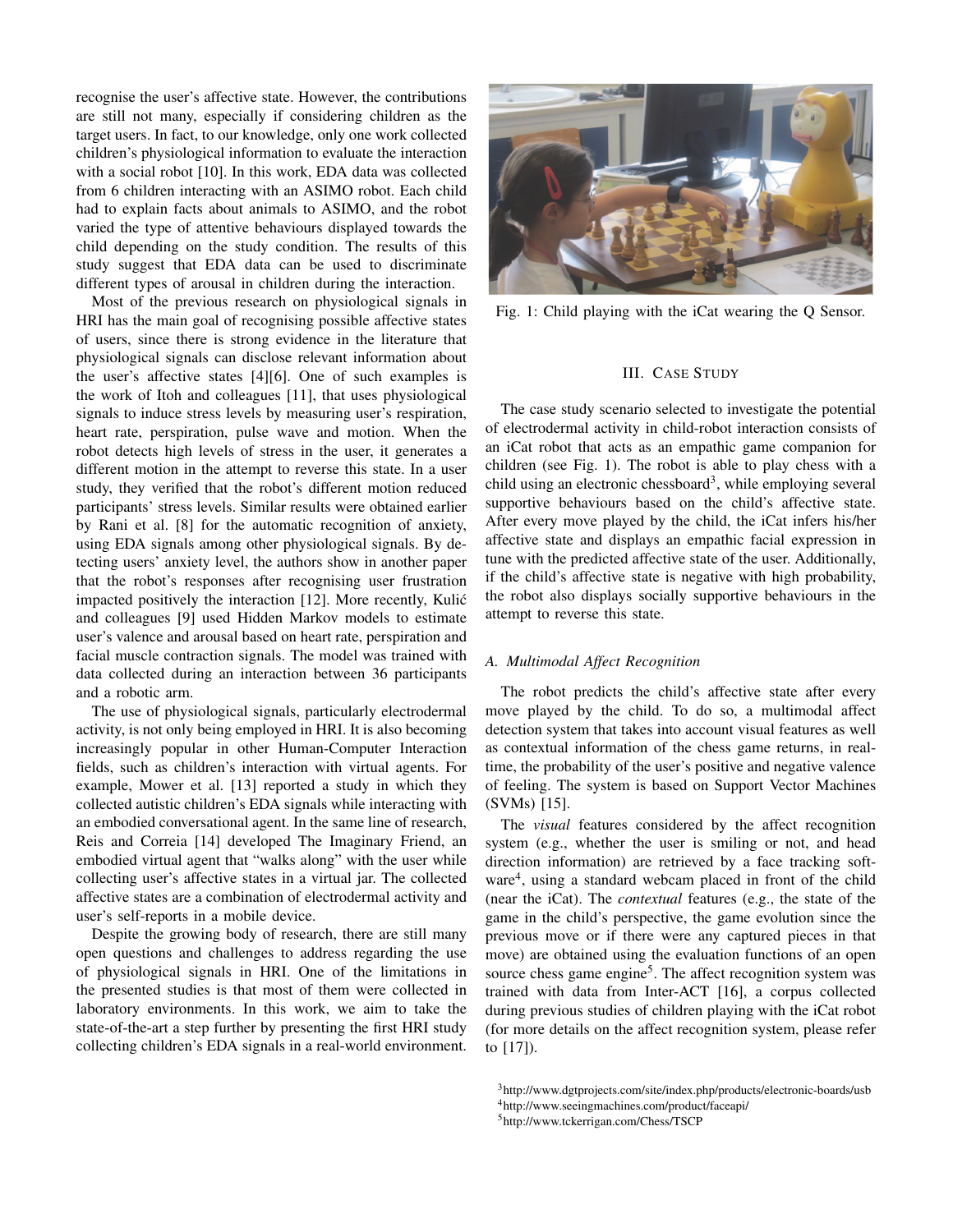| Social Support Category    | Supportive Behaviours    | Examples of implementation in the iCat                                                          |  |  |  |
|----------------------------|--------------------------|-------------------------------------------------------------------------------------------------|--|--|--|
| <b>Information Support</b> | Suggestion/advice        | "Need help? Touch my paw so I can suggest you a move."                                          |  |  |  |
|                            | Teaching                 | "That was not your best move, because now I can capture your Queen."                            |  |  |  |
| Tangible Assistance        | Direct Task              | (Play a bad move)                                                                               |  |  |  |
|                            | <b>Tension Reduction</b> | "Shall we start this exercise all over again?","I always say, lucky in love, unlucky in chess." |  |  |  |
| Esteem Support             | Compliment               | "That was professionally done!"                                                                 |  |  |  |
|                            | Validation               | "Well done, you played what I would have played!"                                               |  |  |  |
|                            | Relief of Blame          | "Don't worry, you didn't have better options."                                                  |  |  |  |
|                            | Reassurance              | "Something's not quite right here, but it will get better for sure."                            |  |  |  |
| <b>Emotional Support</b>   | Relationship             | "I really enjoy playing with you!"                                                              |  |  |  |
|                            | Understanding            | "I understand how you're feeling, I've been through similar situations."                        |  |  |  |
|                            | Encouragement            | "Come on, I still believe in you!"                                                              |  |  |  |

TABLE I: Examples of the social supportive behaviours implemented in the iCat.

## *B. Social Supportive Strategies*

The supportive behaviours available for the iCat to display were inspired on the framework defined by Cutrona et al. [18], which separates social support in different categories: *information support* (advice or guidance), *tangible assistance* (concrete assistance, for example by providing goods or services), *esteem support* (reinforcing the other's sense of competence), *emotional support* (expressions of caring or attachment) and *network support* (social integration).

This framework not only provides principles on how to generate different types of supportive behaviours, but also (and more importantly) defines a structure, since similar supportive behaviours are grouped within the same category. For example, there is a clear separation between task-oriented (information support and tangible assistance) and relationship-oriented behaviours (emotional, esteem and network support). Cutrona and colleagues [18] even argue that there are individual differences, such as personality or gender, in the preferences of the support behaviour categories. For this reason, the robot is able to learn, by trial and error, which are the support behaviour categories that are more effective for a particular child, and use behaviours from that category more often when interacting with that child. This adaptation mechanism was implemented using Reinforcement Learning. Since the goal is to maximise the user's positive valence, the reward function is the difference between the user's affective state before and after the iCat employed the supportive behaviour [19].

Table I provides examples on how the different support behaviour categories were implemented in the iCat. With the exception of network support (for not being applicable to this particular scenario), the supportive behaviours from all the other remaining categories were adapted to the robot's behaviour. When the robot selects the support behaviour category more effective for the child, one of the behaviours of that category is selected depending on the context of the game. For example, if the esteem support category is selected, the iCat only congratulates the user for capturing a piece if the user actually captured a piece in the previous move. When several behaviours from the selected category are eligible to display to the user, one of them is selected randomly.

# IV. METHOD

We conducted an exploratory study using the case study presented in the previous section. In the study, users interacted with the iCat robot while wearing the  $Q$  Sensor<sup>6</sup>, a wireless non-intrusive device for measuring electrodermal activity via skin conductance. The device also contains an accelerometer and measures body temperature. These two metrics were used to detect and correct external interferences of the EDA signal.

### *A. Participants*

The participants who took part in the study were third-grade students from a Portuguese elementary school where children have chess lessons as part of their maths curriculum. Consent forms were distributed in the two classes of the third-grade of the school. We ended up with 38 participants, 15 boys and 23 girls, with ages between 8 and 9 years old.

From the 38 participants, 13 of them (7 girls and 6 boys) had prior exposure to the robot in a long-term study conducted in the same school during five weeks [20]. For these participants, this was the sixth time they were playing with the iCat. We deliberately selected these participants to evaluate whether the EDA signals were different after repeated exposure to the robot. In other words, we were looking for differences in children's responses after the inherent novelty effect of the first interactions.

# *B. Protocol*

The Q Sensor provides more reliable results after a brief warm up period. Therefore, we considered a warm-up period of approximately 15 minutes, where users were wearing the Q Sensor bracelet before the actual interaction with the robot. During the first ten minutes of this period, they were at their classroom. In the remaining five minutes, they were guided by an experimenter to the room where the experiment was taking place, which was located on the opposite side of the school. This short walk also contributed to an increase in participants' electrodermal activity.

At the scheduled time, each participant was guided to the room where the experimental setting was installed. After

<sup>6</sup>http://www.affectiva.com/q-sensor/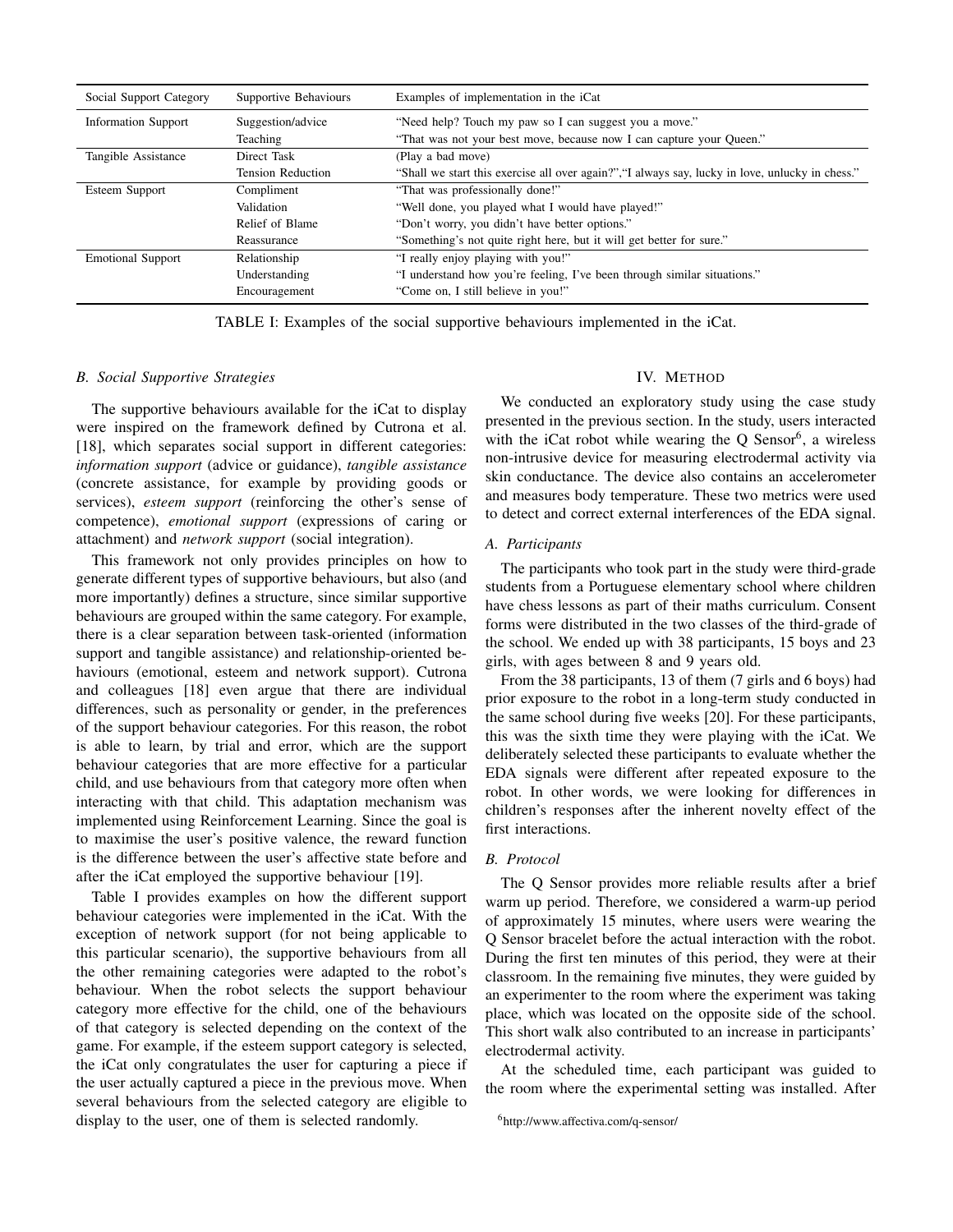sitting down in front of the iCat, the child was asked to play a chess exercise against the robot and was given a short briefing on how to move the iCat's pieces in the chessboard. The chess exercises consisted in playing a game from a predefined chess position (different from the regular initial setup) suggested by the chess instructor of the school. There were two different exercises, an easy one in which children had advantage in relation to the iCat, and a difficult exercise with a slight advantage to the iCat side. Children were randomly assigned to play only one of these two exercises: 19 played the easy exercise and 19 were assigned to the difficult exercise.

The interaction with the robot lasted, on average, 15 minutes. If after this average time none of the players had checkmated the other, a Wizard-of-Oz option would force the iCat to end the game (either by giving up if it was losing, or by proposing a draw to the child if the robot was in advantage). Apart from this exception, the robot's behaviour was completely autonomous. There was only one experimenter in the room to aid children in case of unexpected events and to end the interaction if needed. After playing with the robot, children were asked to fill a questionnaire in a separate room.

# *C. Data Collection*

The main measure of this study was children's EDA signals, collected during the whole interaction using the Q Sensor. At the beginning of the game we used the event marking feature of the Q Sensor software to synchronise the EDA signals with the remaining data collected during the study.

We also collected interaction logs, generated automatically by the robot during the interaction. These logs contain, among other useful information, the types of supportive strategies employed by the robot in the different moments of the game, and also the probability of the user's affective state given by the multimodal Affect Detection system.

Additionally, users' subjective experience was assessed through a questionnaire. The questionnaire contained several items for each one of the following measures:

- *Engagement*: this measure has been extensively used in HRI and has been defined from several perspectives. We adopted the questionnaire items proposed by Sidner et al. [21], who define engagement as "the process by which two (or more) participants establish, maintain and end their perceived connection".
- *Social Support*: the perception of social support can be defined as "the belief that, if the need arose, at least one person in the individual's circle would be available to serve one or more specific functions" [18]. The questionnaire items measuring perceived support were adapted from the Social Support Questionnaire for Children (SSQC) [22], a self-report questionnaire designed to evaluate children's social support via five different scales: parents, relatives, non-relative adults, siblings, and peers. In this case, we adapted the Peer scale by replacing "a peer" to "iCat".
- *Help* and *Self-Validation*: these are two dimensions of a Friendship Questionnaire previously employed in a study

where the iCat observes and comments the chess match between two players [23]. With these measures, we intend to evaluate how helpful children perceived the robot, and to what extend they consider the iCat as encouraging and able to help children to maintain a positive image of themselves.

• *Social Presence*: "the degree to which a user feels access to the intelligence, intentions, and sensory impressions of another" [24]. This concept has been widely used to measure people's responses towards different technological artefacts and contains six different sub-scales: *co-presence* (the degree to which the observer believes she/he is not alone), *attentional allocation* (the amount of attention the user allocates to and receives from the robot), *perceived message understanding/perceived affective understanding* (the ability of the user to understand the messages/affective states of the robot), and *perceived affective interdependence/perceived behavioural interdependence* (the extent to which the user's emotional/behavioural states affect and are affected by the robot's emotional/behavioural states).

## *D. Data Analysis*

The collected data per game is composed of four components: *i)* the participant's profile and game conditions, *ii)* the electrodermal activity throughout the game, *iii)* the iCat's interaction logs with the set of performed affective predictions and employed supportive behaviors, and *iv)* the set of surveyed parameters filled by the participant. The collected data was integrated and analyzed according to four major steps.

*First*, the questionnaire ratings provided by each participant were processed following a simple procedure. For each measure, all the questionnaire items evaluating that measure were grouped and averaged. Since social presence is measured as a combination of five different sub-scales, we used these sub-scales separately. Therefore, we ended up with an average rating, for each user, according to the following measures: *engagement*, *social support*, *help*, *motivation*, *co-presence*, *attentional allocation*, *perceived affective understanding*, *perceived message understanding*, *perceived affective interdependence* and *perceived behavioural interdependence*.

*Second*, electrodermal signals were analysed with the purpose of understanding to which extent does the signal disclose information related with: *i)* motivational and affective responses, and with *ii)* scores characterizing the overall interaction.

There are two key challenges on mining the EDA signals under continuous interactions as the chess-playing sessions targeted by this work. First, the variations related to the signal behavior are subtle since there is no strong isolated stimulus. Second, depending on the profile of the participant, the signal may present an overall trend to increase (as participants get closer to the end of the game) or to decrease (as the initial expectations and novelty effect fades away). Therefore, local responses to robot-driven actions can be masked by the overall variation.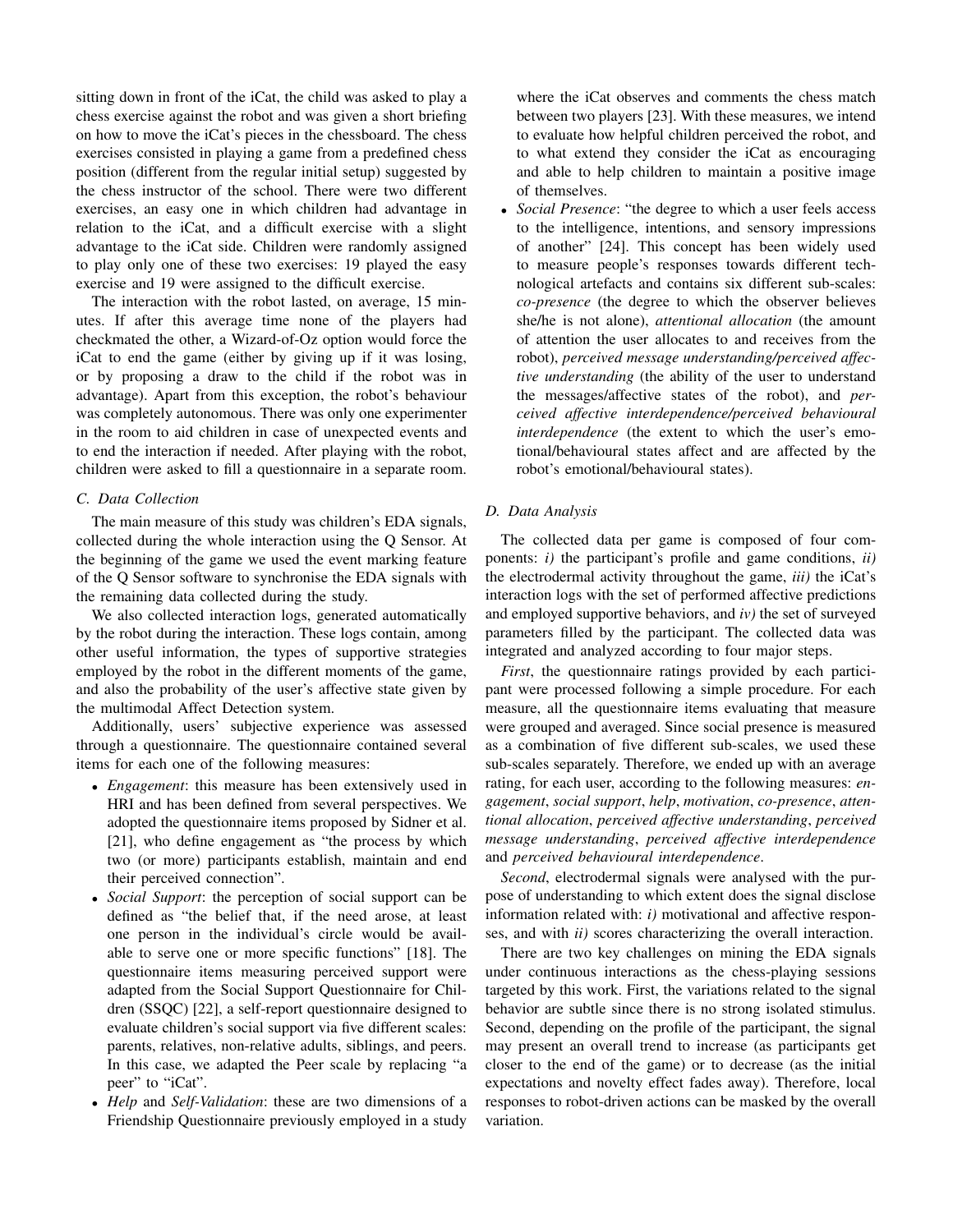

Fig. 2: Illustrative pre-processing of the electrodermal signal using local angles with four symbols



Fig. 3: Feature extraction and analysis from the EDA signal

To surpass these challenges we adopted a novel and expressive pre-processing method to enhance local variations, described in Alg. 1. This method relies on parametrized temporal windows to compute the angles of local electrodermal variation, as illustrated in Fig. 2. The angles are then translated into symbols according to the input number of symbols. Angle cut-off points are defined under a Gaussian assumption.

```
Input: Float[] eda, Integer nrOfSymbols, Integer deltaT
Output: Integer[] processedEda
Float[] angles = gaussianCutoffPoints(nrOfSymbols);
//example: angles'{-36,-12,0,12,36,90} for nrOfSymbols=6
foreach i \leftarrow 1 to |eda| do
    variation ← eda[i+deltaT]-eda[i];
    slope \leftarrow toDegrees(arcTan(variation));foreach j \leftarrow 1 to |angles| do
         if slope<angles[j] then
             processedEda ← processedEda ∪ j; break;
```


*Finally*, two mining strategies were adopted to analyse the signal. The *first strategy*, illustrated in Fig. 3, retrieves a broad set of features from the discretised and the locally pre-processed signals, and combine them to characterize the overall properties of the interaction. Thus, this strategy considers multiple views over signal's absolute and local behaviour. The features are mainly statistical and geometric including dispersion metrics such as deviation, distortion and variance; centroid metrics such as simple/harmonic/geometric average; and other key metrics such as Pearson product-moment, kurtosis and gradient.

The *second strategy*, illustrated in Fig. 4, aims to characterize window-based responses related to changes in the participant's affective states as either a consequence of a changing facial expression or a supportive behaviour of the robot. For this purpose, we used several partitions over the discretised and locally pre-processed signals under two alignment criteria: according to *i)* the affective predictions by the robot, and to *ii)* elicited supportive behaviours by the robot.

Having collected the overall partitions, we conducted a feature analysis (as described for the first strategy) and, additionally, we applied sequential pattern miners to characterize the emerging patterns for each group of partitions. The partitions



Fig. 4: Emerging patterns from the partitioned EDA signal

(or sequences) were grouped according to the affective prediction (based on the percentage of positive, neutral and negative affect) and to the elicited supportive behaviours (four groups). Alg. 2 describes the adopted algorithm for the analysis of emerging electrodermal sequential patterns across partitions. The adopted sequential pattern miner is uSPAM [25]. The resulting patterns were computed from common precedences under a high level of support that represents a consensus criterion across all signals. Additionally, different patterns were generated under different relaxation conditions (allowing for symbol-gaps). The analysis conducted by the proposed algorithm is able to generalize the common behaviour of the signal under a pattern-based model in relation to the robot's actions and to changes in the internal affective state of the children.



Algorithm 2: Mining generalized EDA patterns

# V. RESULTS AND DISCUSSION

The introduced analysis was performed using the collected EDA signals across a chess game (to characterize the experimental setting and surveyed parameters) and over informative partitions of the game (to predict responses to elicited supportive behaviour and the user's affect).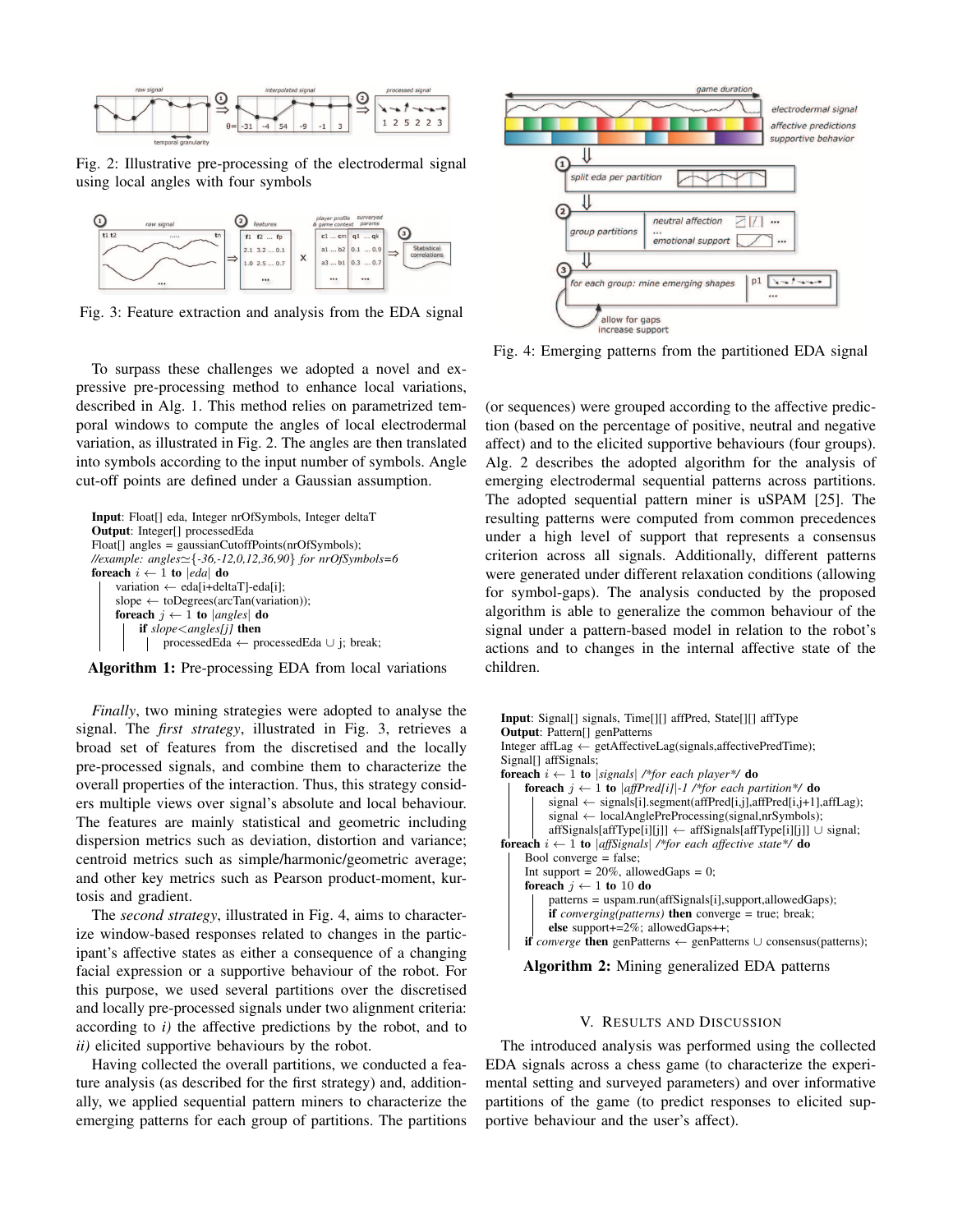The use of EDA to disclose information related with experimental conditions is of limited potential. Although EDA features can be used to predict the game result, there were no additional statistically significance for additional conditions, such as the differences regarding the gender or the repeated exposure (first time *versus* repeated users).

# *A. Questionnaire Measures and Signal Statistical Properties*

We ran Pearson's correlation tests to determine whether the measures obtained in the questionnaires (engagement, help, motivation, social support and the social presence sub-scales) reported in Table II were correlated with any of the overall metrics of the signal (including deviation, distortion, variance, simple/harmonic/geometric average, product-moment, kurtosis and gradient). The most significant results for  $N = 38$ , considering one-tailed probability, are reported below.

There was a significant relationship between user's engagement and signal features as kurtosis (*r*=.33, *p*<.05) and Pearson's moment-product coefficient between the signal and a linear variable  $(r=.29, p<.05)$ . Since kurtosis measures the "peakedeness" of the signal, this result suggests that users who found the interaction with the robot more engaging were the ones who experienced more delineated electrodermal oscillations during the game.

The motivation ratings were significantly correlated with centroids metrics of the signal such as mode  $(r=.29, p<.05)$ , simple mean  $(r=.44, p<.01)$  and harmonic mean  $(r=.74, p<.01)$  $p<.01$ ). Since the values of the correlation are positive, this means that higher values of motivation (that is, to what extend children consider the iCat as encouraging and contribute to maintaining a positive image of themselves) are correlated with higher average values of the signal.

Finally, the attentional allocation dimension of social presence was significantly correlated with deviation metrics such as average (*r*=-.34, *p*<.05), standard (*r*=-.35, *p*<.05) and squared  $(r=.39, p<.05)$  deviations, as well as with variance  $(r=-.36, p<.05)$ . These variables are negatively correlated, which suggests that higher levels of attention are correlated with lower variations in the signal.

The fact that different statistical and geometric metrics of the signal are significantly correlated with different measures suggests that processed EDA data can be used to capture children's perceptions of the robot at the end of the interaction.

#### *B. Effects of the Robot's Supportive Behaviours*

The partitions framing the participants' EDA response to the iCat supportive behaviours have the following two properties: assume a lag to exclude the iCat speech (since we are addressing the effect of the behaviour and not evaluating the way iCat approaches the participant), and assume a response duration of 20 seconds. From the over 300 collected partitions, we found significant differences on the emerging patterns for each strategy. The required pre-processing and the mining of the target patterns were, respectively, described in Alg.1 and Alg.2. Under an alphabet of 6-length (being 0 a an accentuated negative slope and 5 an accentuated positive slope), we were



Fig. 5: Emerging sequence patterns for the different supportive behaviours displayed by the robot.

able to generalize the following precedences for each strategy: *i*) information support  $\langle (1|2)(1)(1)(1|2)(1|2)\rangle$ , *ii*) tangible assistance <(3)(3)(3|4|5)(3|4|5)(3|4|5)(3|4)>, *iii)* esteem support  $\langle (1)(0|1)(0|1)(0|1)(0|1)(0) \rangle$ , and *iv*) emotional support  $\langle (1|2)(1|2)(1|2)(1|2)\rangle$ . These patterns are graphically illustrated in Fig 5.

This generalized behaviour is based on the largest frequent patterns satisfying the support requirements. For instance, a common response to the information support strategy can be described by a slight decrease of the EDA, since values under 3 have a corresponding negative local angle. These results suggest that the alternative behaviors elicit different electrodermal responses. In particular, the first category, information support behaviour, had the desired effect of alleviating children's stressful levels and potential negative affective state. The second category, tangible assistance, appears to be the strategy resulting in a more intense response (potentially revealing attention or stress) from the users. These results are in line with a previous study using the same scenario, in which we found that tangible assistance was the least preferred type of support by children [20]. The EDA levels increased possibly due to the tension reduction comments provided by the robot (e.g., "I always say, lucky in love, unlucky in chess") that children found a bit too "embarrassing".

The support behaviour categories, esteem and emotional support, were the ones who caused lower levels of EDA, suggesting that these behaviours are the ones with better efficacy on comforting the users (by putting them in a more relaxed stated). However, lower EDA levels are not always desirable: since high values are related with cognitive load, this can be a desired state in learning oriented scenarios.

## *C. Using EDA to Predict Children's Affect*

Similarly to the followed procedure for the analysis of responses to elicited supportive behaviour, the partitions framing the users' affective state assume a tiny lag and a duration in agreement with the iCat predictions. 722 partitions were collected from the interaction logs of the 38 participants,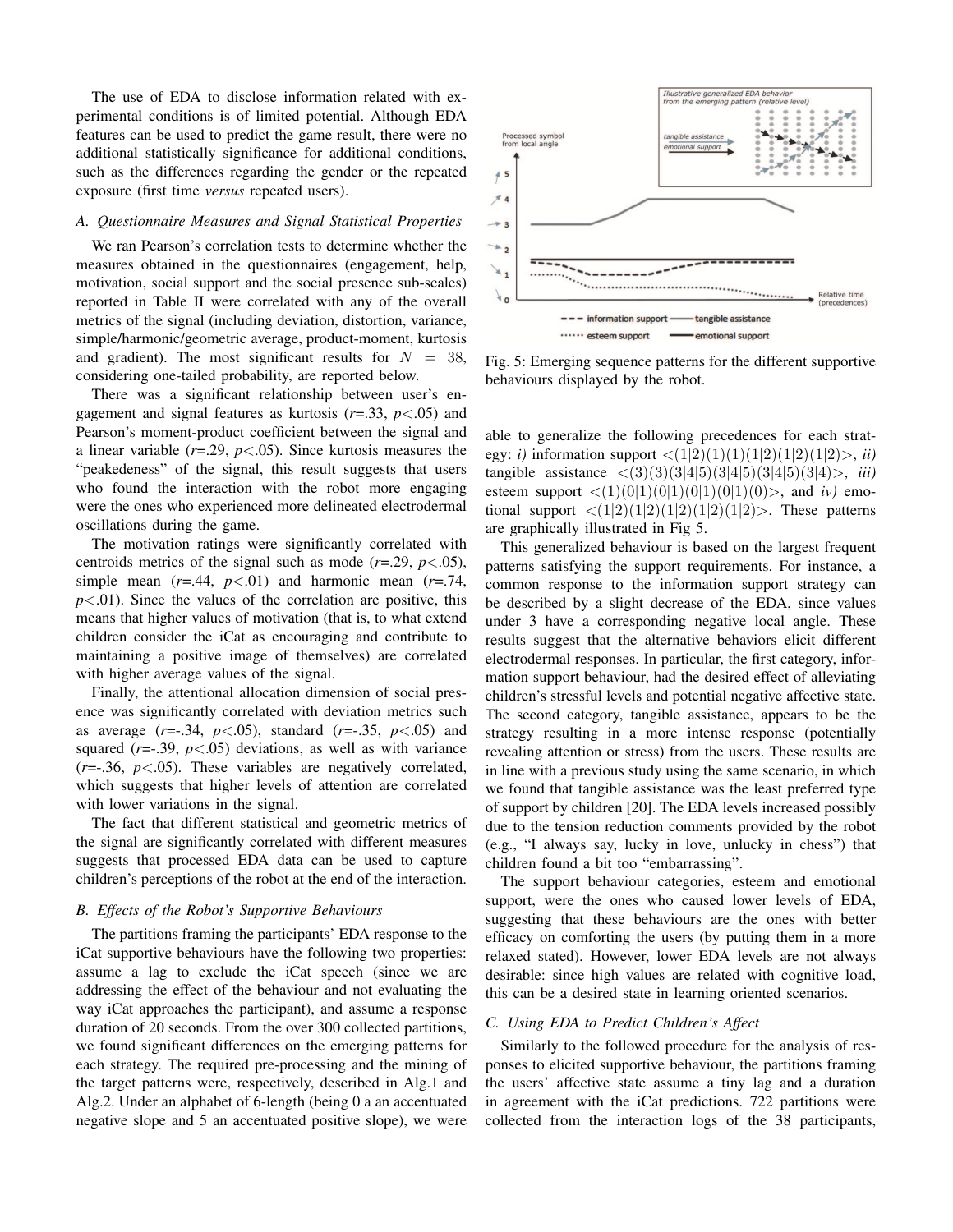TABLE II: Questionnaire ratings for Engagement, Social Support, Help, Motivation, Co-Presence, Attentional Allocation, Perceived Message Understanding (PMU), Perceived Affective Understanding (PAU), Perceived Affective Interdependence (PAI) and Perceived Behavioural Interdependence (PBI).

|                    | Engagement | Social Support | Help | Motivation | Co-Presence | Att. Allocation | <b>PMU</b> | PAU  | PAI  | PBI  |
|--------------------|------------|----------------|------|------------|-------------|-----------------|------------|------|------|------|
| First Interaction  | 4.42       | 3.75           | 4.21 | 4.81       | 4.69        | 4.65            | 4.50       | 4.27 | 4.27 | 4.15 |
| Repeated Users     | 4.63       | 3.35           | 3.61 | 3.88       | 4.92        | 4.63            | 4.13       | 3.79 | 3.50 | 3.13 |
| Easy Exercise      | 4.79       | 3.85           | 3.72 | 5.00       | 4.92        | 4.92            | 4.58       | 4.33 | 4.08 | 4.50 |
| Difficult Exercise | 4.50       | 3.83           | 4.67 | 4.79       | 4.43        | 4.29            | 4.21       | 4.64 | 4.57 | 4.71 |
| All cases          | 4.56       | 3.65           | 4.03 | 4.54       | 4.75        | 4.62            | 4.34       | 4.20 | 4.05 | 3.99 |



Fig. 6: Emerging sequence patterns for the different affective states of the children.

containing the probability of children's negative, neutral and positive valence at different moments of the interaction obtained through the iCat's affect recognition system. Again, coherent patterns emerged (from the application of sequential pattern miners over the pre-processed signal) across different affective states. Under an alphabet of 6-length, we were able to generalize the following sequences based on the largest frequent patterns for three major affective states: *i)* negative valence  $\langle (1|0)(0)(0)(1|2|3)(1|2|3)\rangle$ , *ii*) positive valence  $\langle (2)(1|2)(1|2)(1|2)(1|2)(1)$ , and *iii*) high score of neutral valence  $\langle (3|4)(4)(4)(3|4)(3|4) \rangle$  (see Fig. 6 for a graphical representation). We also considered the affective states where the positive valence score is repressed and where the negative valence score is repressed. As expected, the emerging patterns were, respectively, similar to the negative and positive affective states.

Interestingly, the states where the iCat predicts negative affective states, which commonly correspond to states where the user is neither moving nor conveying affective facial expressions, are precisely the states where EDA is higher. This seems to be correlated with states of high concentration, attention and reasoning. Additionally, negative states appear to be related with a local decrease of EDA baseline but a quick recovery of the level when compared against negative states.

We also carried out Pearson's correlation tests between the affective states recorded in the interaction logs and the statistical and geometric metrics of the partitions for both

the unprocessed and the pre-processed versions of the signal. The following significant results were obtained with onetailed probability. Negative valence is significantly correlated with quadratic error  $(r=.09, p<.05)$  in the unprocessed signal and with distortion in the unprocessed signal  $(r=10,$ *p*<.05), although the correlation coefficients are not too strong. There was a significant relation between neutral valence and squared deviations  $(r=.07, p<.05)$ , product-moment  $(r=.09,$  $p$ <.05) and kurtosis ( $r$ =-.33,  $p$ <.001) in the pre-processed signal. Neutral valence was also moderately correlated with kurtosis in the unprocessed signal  $(r=17, p<.001)$ . Finally, positive valence was significantly related to squared deviations  $(r=0.01, p<0.05)$  and quadratic error  $(r=-1.12, p<0.05)$  in the preprocessed signal, as well as to kurtosis in the unprocessed signal  $(r=-.08, p<.05)$ .

Considering the results presented above, two main conclusions can be drawn:

- 1) The negative affective states are characterised by lower variations of the pre-processed signal (for being inversely correlated with dispersion features) but associated with increases in EDA, while the positive and negative affective states have more variations of the signal (being positively correlated with squared deviations and distortion, respectively), although these values were not captured by the pattern-view analysis.
- 2) The Pearson product-moment can be used to differentiate positive affective states from the remaining ones (negative and neutral), since this metric is negatively correlated with positive valence and positively correlated with the other two states. Similarly, low kurtosis (flat variations of the signal) can be used to exclude negative affective states.

# VI. CONCLUSIONS AND IMPLICATIONS FOR FUTURE RESEARCH

In this paper, we presented one of the first HRI studies in which children's electrodermal activity was measured in a real-world environment while interacting with a social robot. We started by describing the study protocol and how the collected data was processed and analysed. The results suggest that statistical measures applied to the signal collected during the whole interaction can be used to characterise children's perception of the robot and the interaction. In particular, engagement, motivation and attention were found to be statis